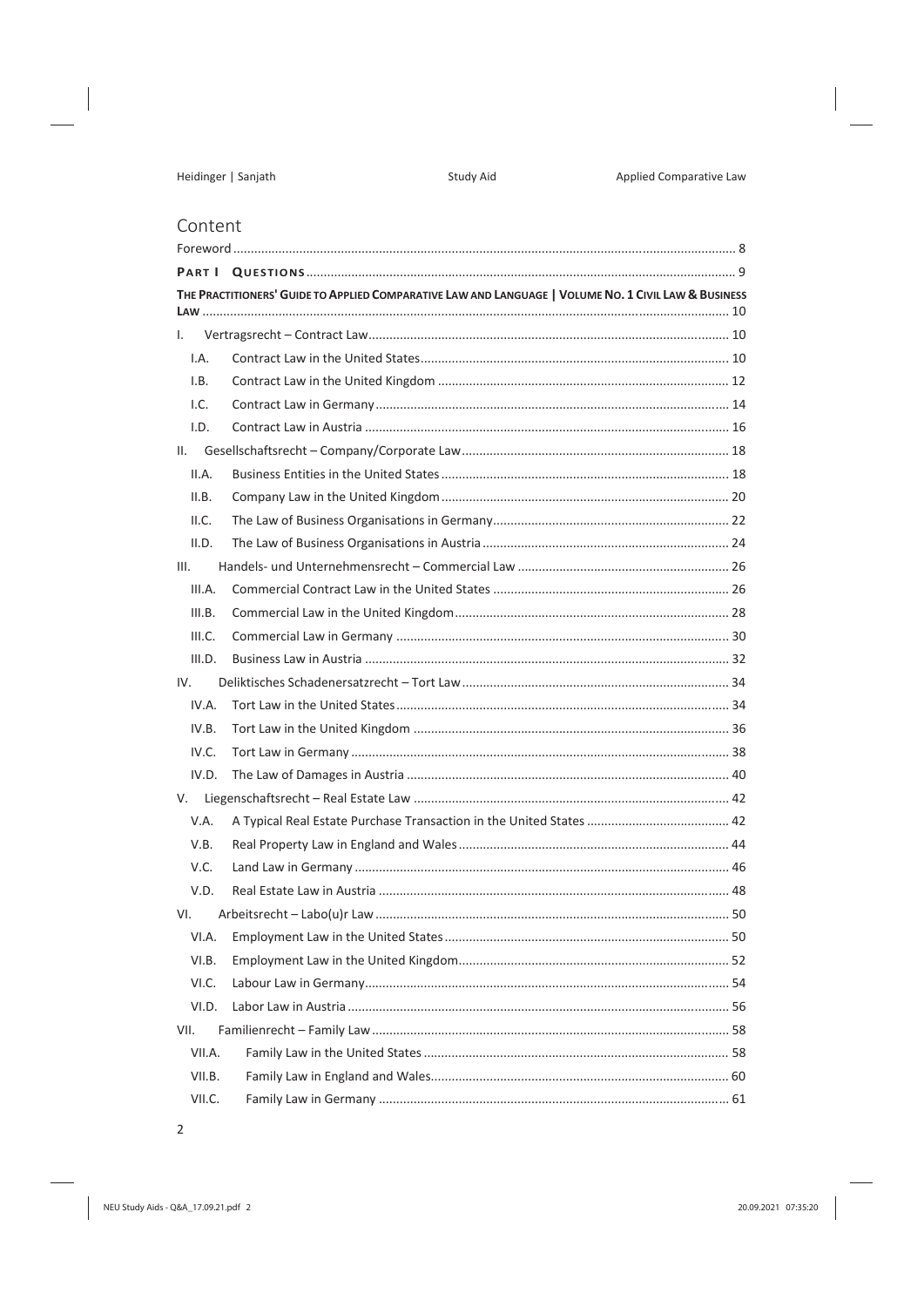|       | VII.D.  |                                                                                              |     |
|-------|---------|----------------------------------------------------------------------------------------------|-----|
| VIII. |         |                                                                                              |     |
|       | VIII.A. |                                                                                              |     |
|       | VIII.B. |                                                                                              |     |
|       | VIII.C. |                                                                                              |     |
|       | VIII.D. |                                                                                              |     |
| IX.   |         |                                                                                              |     |
|       | IX.A.   |                                                                                              |     |
|       | IX.B.   |                                                                                              |     |
|       | IX.C.   |                                                                                              |     |
|       | IX.D.   |                                                                                              |     |
| X.    |         |                                                                                              |     |
|       | X.A.    | Introduction to Arbitration under the US System with an introduction to AAA Arbitration 80   |     |
|       | X.B.    |                                                                                              |     |
|       | X.C.    |                                                                                              |     |
|       | X.D.    |                                                                                              |     |
|       |         | THE PRACTITIONERS' GUIDE TO APPLIED COMPARATIVE LAW AND LANGUAGE   VOLUME NO. 2 PUBLIC LAW & |     |
|       |         |                                                                                              |     |
| XI.   |         |                                                                                              |     |
|       | XI.A.   |                                                                                              |     |
|       | XI.B.   |                                                                                              |     |
|       | XL.C.   |                                                                                              |     |
|       | XI.D.   |                                                                                              |     |
| XII.  |         |                                                                                              |     |
|       | XII.A.  |                                                                                              |     |
|       | XII.B.  |                                                                                              |     |
|       | XII.C.  |                                                                                              |     |
|       | XII.D.  |                                                                                              |     |
| XIII. |         |                                                                                              |     |
|       | XIII.A. |                                                                                              |     |
|       | XIII.B. |                                                                                              | 106 |
|       | XIII.C. |                                                                                              |     |
|       | XIII.D. |                                                                                              |     |
| XIV.  |         |                                                                                              |     |
|       | XIV.A.  |                                                                                              |     |
|       | XIV.B.  |                                                                                              |     |
|       | XIV.C.  |                                                                                              |     |
|       | XIV.D.  |                                                                                              |     |
| XV.   |         |                                                                                              |     |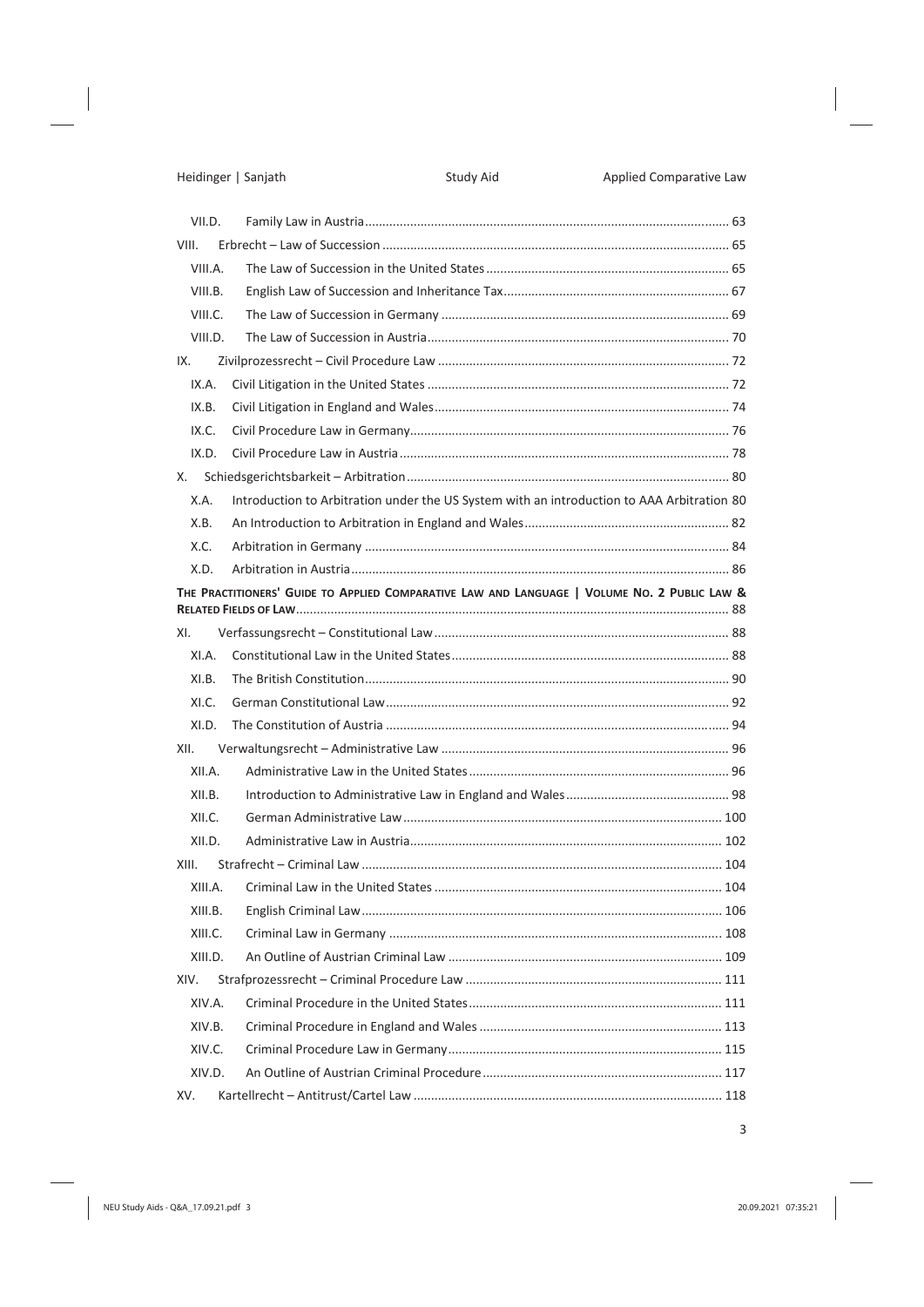| XV.A.    |                                                                                                      |     |
|----------|------------------------------------------------------------------------------------------------------|-----|
| XV.B.    |                                                                                                      |     |
| XV.C.    |                                                                                                      |     |
| XV.D.    |                                                                                                      |     |
| XVI.     |                                                                                                      |     |
| XVI.A.   |                                                                                                      |     |
| XVI.B.   |                                                                                                      |     |
| XVI.C.   |                                                                                                      |     |
| XVI.D.   |                                                                                                      |     |
| XVII.    |                                                                                                      |     |
| XVII.A.  |                                                                                                      |     |
| XVII.B.  |                                                                                                      |     |
| XVII.C.  |                                                                                                      |     |
| XVII.D.  |                                                                                                      |     |
| XVIII.   |                                                                                                      |     |
| XVIII.A. |                                                                                                      |     |
| XVIII.B. |                                                                                                      |     |
| XVIII.C. |                                                                                                      |     |
| XVIII.D. |                                                                                                      |     |
| XIX.     |                                                                                                      |     |
| XIX.A.   |                                                                                                      |     |
| XIX.B.   |                                                                                                      |     |
| XIX.C.   |                                                                                                      |     |
| XIX.D.   |                                                                                                      |     |
|          |                                                                                                      |     |
|          | THE PRACTITIONERS' GUIDE TO APPLIED COMPARATIVE LAW AND LANGUAGE   VOLUME NO. 1 CIVIL LAW & BUSINESS |     |
| Ι.       |                                                                                                      |     |
| I.A.     |                                                                                                      |     |
| I.B.     |                                                                                                      |     |
| I.C.     |                                                                                                      | 161 |
| I.D.     |                                                                                                      |     |
| Ш.       |                                                                                                      |     |
| II.A.    |                                                                                                      |     |
| II.B.    |                                                                                                      |     |
| II.C.    |                                                                                                      |     |
| II.D.    |                                                                                                      |     |
| III.     |                                                                                                      |     |
| III.A.   |                                                                                                      |     |
|          |                                                                                                      |     |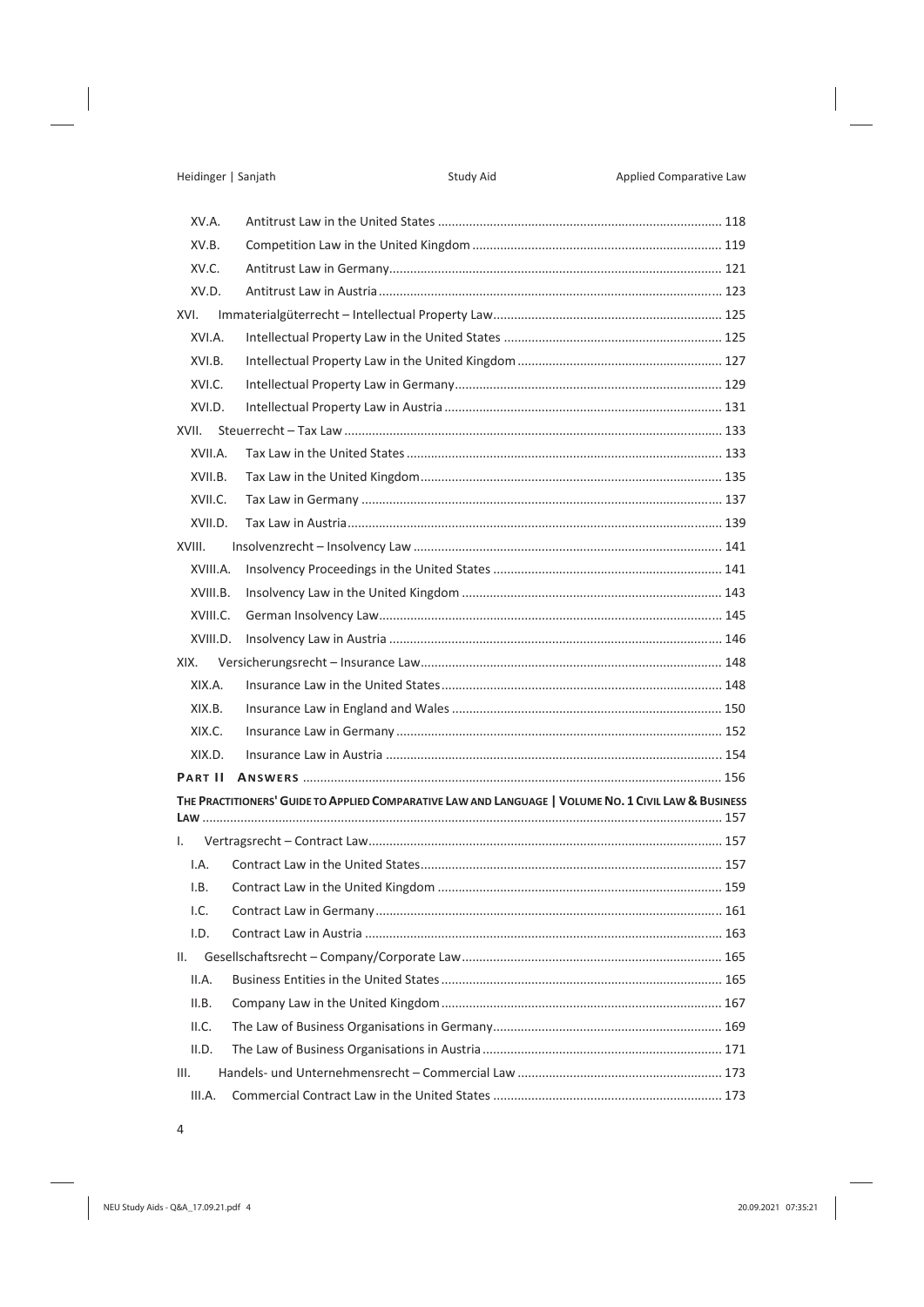|      | III.B.  |                                                                                                |  |
|------|---------|------------------------------------------------------------------------------------------------|--|
|      | III.C.  |                                                                                                |  |
|      | III.D.  |                                                                                                |  |
|      | IV.     |                                                                                                |  |
|      | IV.A.   |                                                                                                |  |
|      | IV.B.   |                                                                                                |  |
|      | IV.C.   |                                                                                                |  |
|      | IV.D.   |                                                                                                |  |
|      |         |                                                                                                |  |
|      | V.A.    |                                                                                                |  |
|      | V.B.    |                                                                                                |  |
|      | V.C.    |                                                                                                |  |
|      | V.D.    |                                                                                                |  |
|      | VI.     |                                                                                                |  |
|      | VI.A.   |                                                                                                |  |
|      | VI.B.   |                                                                                                |  |
|      | VLC.    |                                                                                                |  |
|      | VI.D.   |                                                                                                |  |
| VII. |         |                                                                                                |  |
|      | VII.A.  |                                                                                                |  |
|      | VII.B.  |                                                                                                |  |
|      | VII.C.  |                                                                                                |  |
|      | VII.D.  |                                                                                                |  |
|      | VIII.   |                                                                                                |  |
|      | VIII.A. |                                                                                                |  |
|      | VIII.B. |                                                                                                |  |
|      | VIII.C. |                                                                                                |  |
|      | VIII.D. |                                                                                                |  |
| IX.  |         |                                                                                                |  |
|      | IX.A.   |                                                                                                |  |
|      | IX.B.   |                                                                                                |  |
|      | IX.C.   |                                                                                                |  |
|      | IX.D.   |                                                                                                |  |
| Х.   |         |                                                                                                |  |
|      | X.A.    | Introduction to Arbitration under the US System with an introduction to AAA Arbitration<br>230 |  |
|      | X.B.    |                                                                                                |  |
|      | X.C.    |                                                                                                |  |
|      | X.D.    |                                                                                                |  |
|      |         |                                                                                                |  |